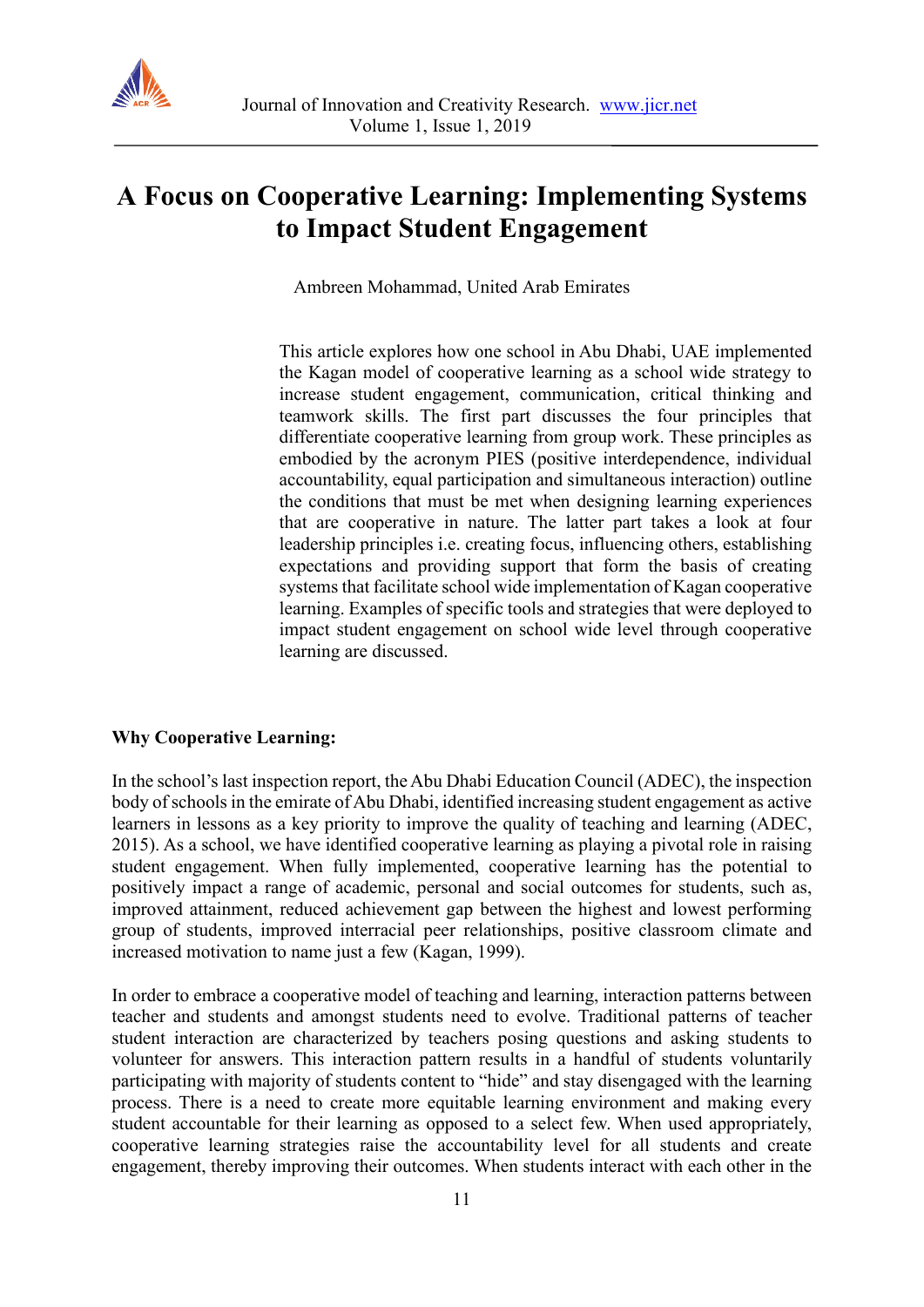

learning context rather than passively listen to the teacher, there is a constructivist shift in learning. The latter point aligns with the additional target given to the school by ADEC (2014) which was to improve the development of students'  $21<sup>st</sup>$  century skills. It is anticipated that through the implementation of a cooperating learning model, there would be an improvement in students' communication, critical thinking and teamwork skills, all part of 21<sup>st</sup> century skills.

With a plethora of educational research documenting the range of benefits of cooperative learning, (Marzano & Pollock 2001; Slavin, 2010; Johnson & Johnson, 2014; Gillies, 2016), the question that this article seeks to explore is how did one school in Abu Dhabi implement systems that impact student engagement through cooperative learning (CL) as the identified high leverage strategy.

With this in mind, the next section offers an insight into what makes cooperative learning work with particular regards to the Kagan model of CL that the school has adopted. While outlining the principles of CL, this section also explores how the school has managed the change inherent in implementing and embedding a new initiative. This section is divided into two parts. The first part aims to explore what is and what is *not* cooperative learning (CL). It seeks to outline the basic conditions that differentiate CL from group work. The second part identifies the leadership principles with examples of tools and strategies that the school has utilized to lead and manage change that positively impact CL implementation efforts and ultimately student outcomes.

# **What Makes Cooperative Learning Works – Basic Principles PIES**

There are many approaches to CL (Aronson, 1978; Slavin, 1980, 1986; Kagan, 1985; Thele, Sharan & Sharan, 1994; Cohen & Lotan, 1997; Johnson & Johnson, 1999 all cited in Kagan & Kagan, 2009). To support the focal school's strategic vision the school has adopted the Kagan model for CL implementation. "What primarily distinguishes Kagan CL from the other approaches is the emphasis on simple structures that can be used as part of any lesson… because the approach relies on simple structures, takes no special materials, takes no special preparation, and no change in lesson design or lesson content, cooperative learning becomes integrated into every lesson." (Kagan & Kagan, 2009).

The most powerful tool that helps us understand the model of Kagan cooperative learning is symbolized by the acronym PIES and embodies four principles that contribute to the positive outcomes associated with CL (Kagan & Kagan, 2009). In a nutshell, PIES principles form the backbone of CL, and hence, understanding these is essential to view learning tasks that are designed with the intention of promoting CL amongst students. These principles are informed by the research and theories on CL and its practical application.

The following section will take a look at each of these principles in turn and consider the key question that represents the critical idea of each of the four principles as it relates to Kagan cooperative learning model.

## **1. Positive Interdependence**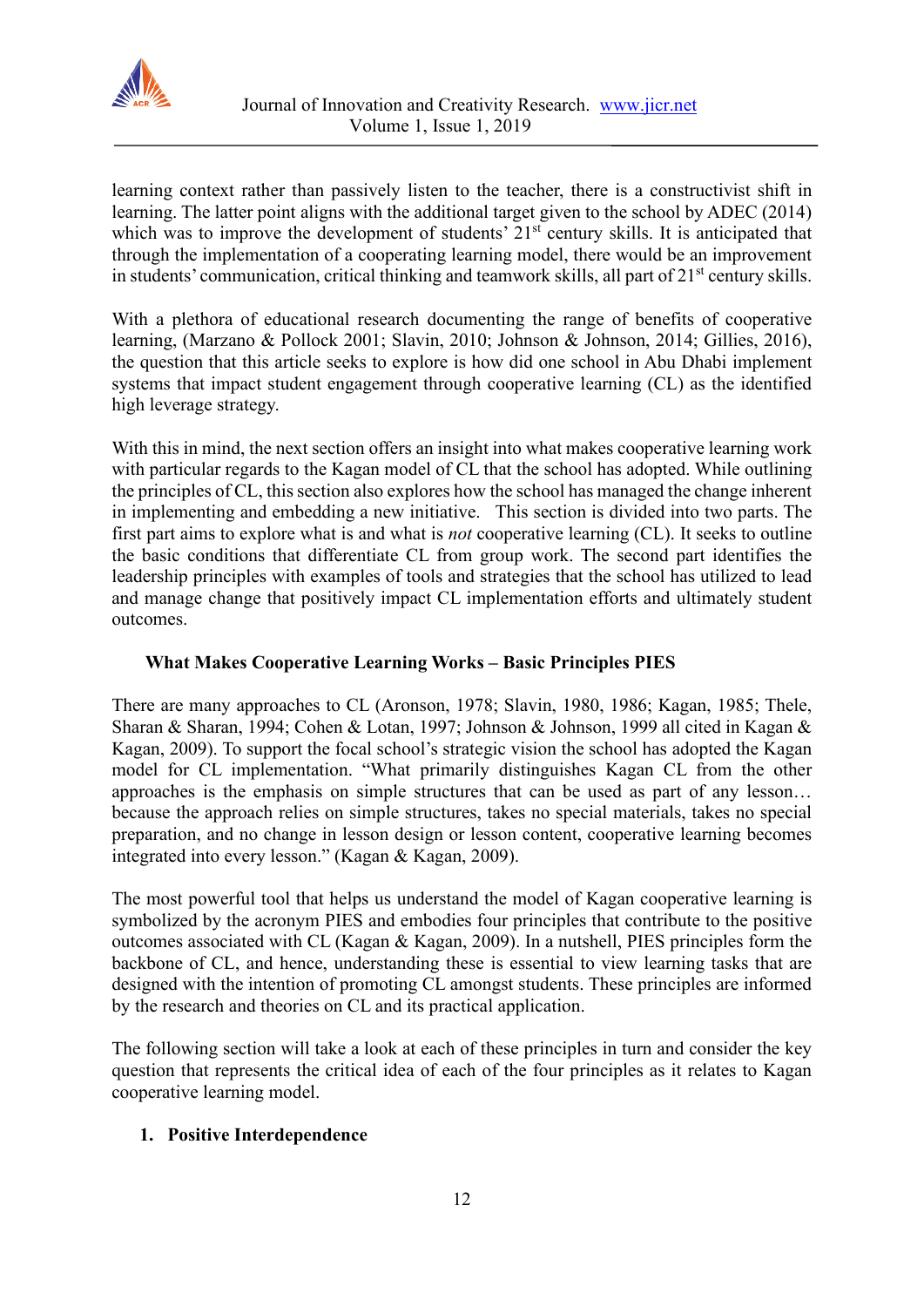

Positive interdependence has two distinct concepts – positive correlation and interdependence:

## **1a. Positive Correlation**

*Critical question: Does one doing well helps the other?*

Consider the following sequence to understand this principle. During a lesson, teacher poses a question, gives think time, then asks students to respond. Students volunteer to respond by raising their hands. Teachers selects students to respond and teacher gives feedback. In this classroom, students are competing for teacher's attention. When one student is selected to answer, it reduces the opportunities for other students to be chosen and receive recognition by the teacher and peers, in turn creating a competitive rather than cooperative environment. Gain of one student becomes a loss for another resulting in negative correlation of outcomes. The idea of positive correlation can be summed up by the gains of one student resulting in gains for others. CL tasks are structured in a way that gain of one student becomes gain of another which in turn makes the students feel that they are on the same side.

#### **1b. Interdependence**

#### *Critical question: Does task completion depend on everyone?*

To understand interdependence, consider the following scenario. Teacher poses a question, gives think time, then asks the students to discuss the answer in their teams. What typically follows in a group discussion is that the most confident and articulate student dominates the discussion and the less confident student is happy to sit back and let the others take over. More often than not, the students who are content to stay quiet are the very students who need more opportunities to speak and express their thoughts more often. Unstructured team discussion can easily be completed without everyone in the team required to participate. Task completion does not depend on everyone to their part, hence, interdependence is absent.

On the other hand, if team interaction is structured through, for example, "Timed Round Robin", (a Kagan CL structure), then each member of the team is required to contribute their thoughts for a specified amount of time and at the same time benefit by listening to the ideas of others in the team. "Timed Round Robin" cannot be completed until everyone does their part, thus creating mutual interdependence.

Positive Interdependence promotes cooperation by creating the feeling amongst peers that "we need each other."

## **1. Individual Accountability**

#### *Critical question: Is individual, public performance required?*

Unstructured group work where norms of CL are not defined. For example; in situations where students have to work in teams towards an end goal without an understanding of group norms, it is common to see the most assertive or higher achieving students doing most of the work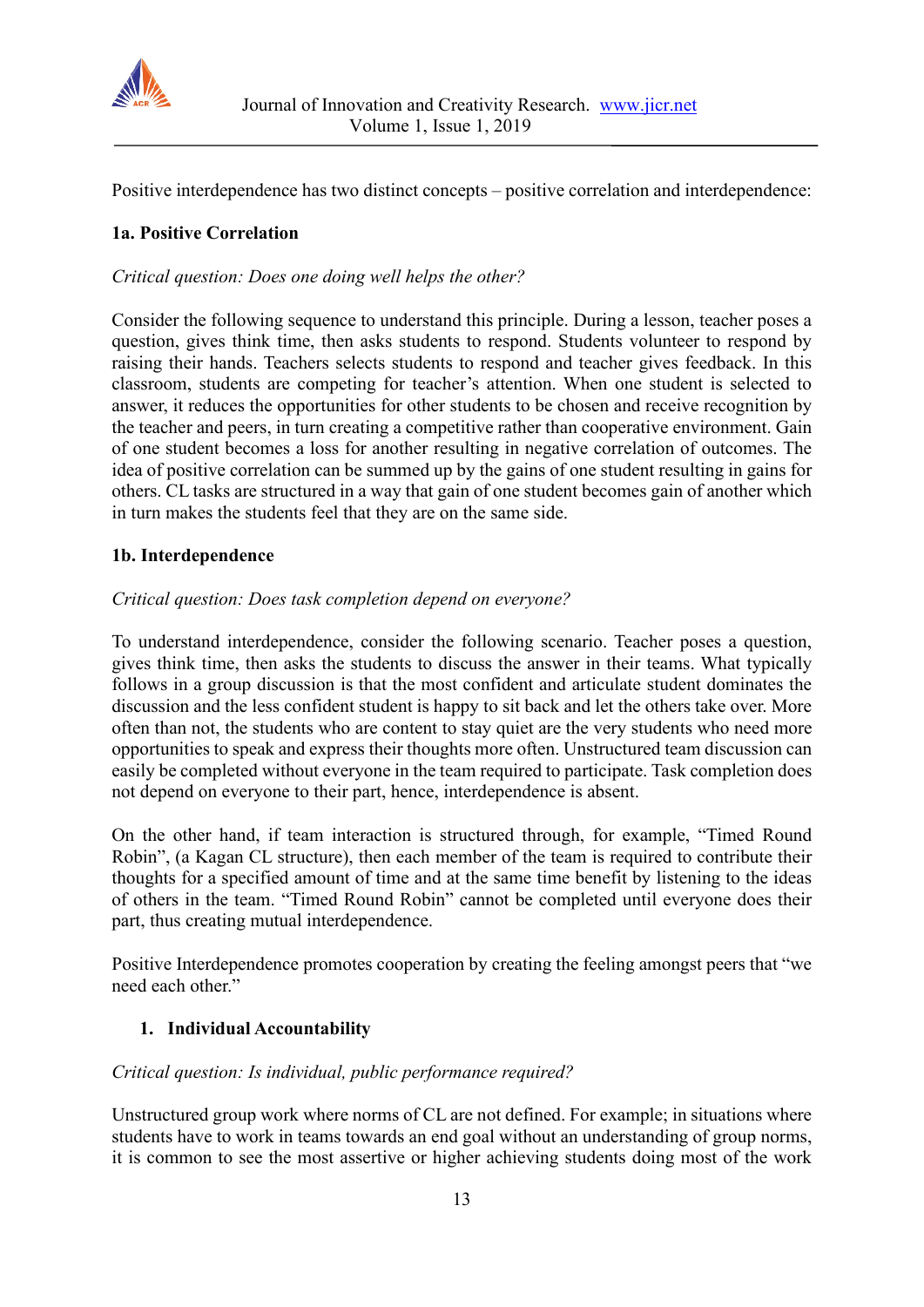

coupled with a "free rider" effect on those students who are unmotivated or perceived to be lesser achieving. The end product or the goal of the group is met without accountability of individual students which creates illusion of achieved competencies while students' individual performance is compromised.

Contrast this with situations where students' interaction is structured, for example, through "Round Table Consensus", (another Kagan CL structure), where students work in cooperative teams of four. Each student is required to write an individual response which the group members discuss to arrive on a consensus. The student writing the response receives coaching from the group if response needs to be developed and is praised for the effort by the next student in turn. The structure "Round Table Consensus" ensures that each group member is accountable to his/her group for producing a written response on which he/she receives coaching and praise from the group. This eliminates both, the "know it all" and "free rider" effect commonly found in group work.

Where learning tasks are structured in a way that individual accountability is high, students feel that they cannot "hide."

# **2. Equal Participation**

## *Critical question: Is participation approximately equal?*

Traditional call on one student teacher interaction pattern invariably creates an environment where participation of students is largely unequal. When the teacher calls on students to indicate, for example, by putting their hands up if they would like to respond, the only students who are participating overtly are those minority of students who are higher achieving and volunteer to engage in a conversation. It is rare to see the less achieving students volunteering for a response. Yet these are the students who are most in need of participating. The traditional classroom interaction patterns are designed to provide a perfect context for these students to opt out of engaging in the learning process and hide. Equal participation is the principle of CL that reverses this. Research in CL finds the strongest gains made are by the lowest achieving students. "Equal participation operates in tandem with individual accountability to reduce achievement disparity." (Kagan & Kagan, 2009).

When equal participation is in operation, students feel they have the same status in the classroom.

## **3. Simultaneous Interaction**

#### *Critical question: What percent of students are overtly interacting (talking or writing) at once?*

In cooperative classrooms, student to student interactions are structured in a way that allows for many students to be interacting at a given point. To fully understand this, let us assume that there are thirty students in a classroom. The teacher calls on one student at a time and the student responds followed by teacher's feedback. With this structure in place, there is 1/30 or 0.33 percent of students engaged in an overt interaction (talking around the learning content)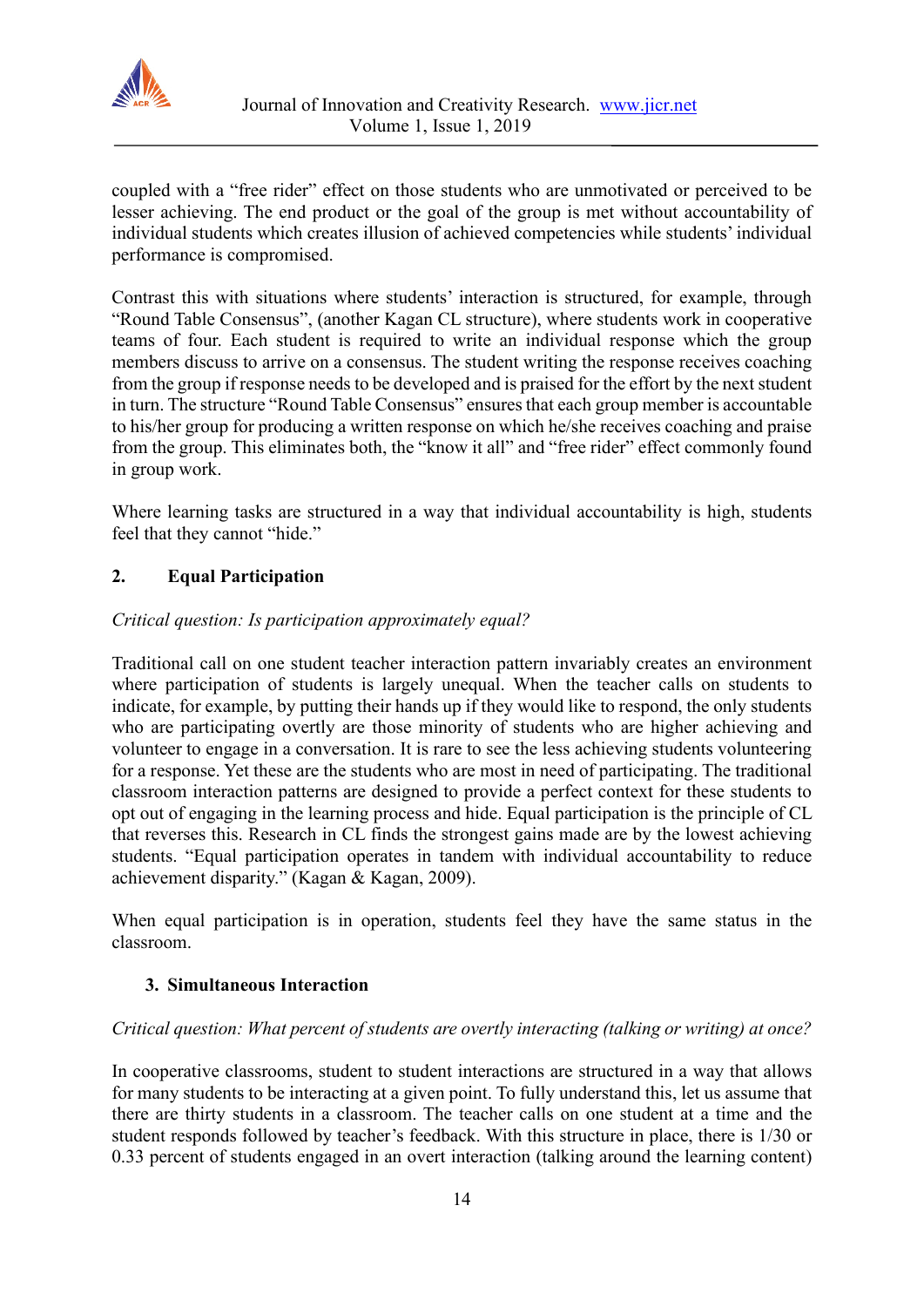

in the class at a given point. Contrast this with a simple CL Kagan structure, "Timed Pair Share", where teachers ask a question, tells students that they will be sharing their responses with a partner for a predetermined amount of time, gives think time to students to prepare their responses, then structures partners to interact with each other. Each student takes it in turn to verbalize their response in front of their partner. Listening partner responds by paraphrasing what was said and praises the talking partner. With this structure, 50% of students are overtly interacting at a given point. Simultaneous interaction in CL structures causes the engagement factor in a class of 30 students to move from 0.33 to 50 percent, in turn causing a significant decrease in teacher's talk and an increase in students' talk.

The result is that the students in CL classrooms feel actively engaged with the learning process.

Understanding the PIES principles is critical as it provides the lens through which an objective criteria for CL is derived. For any learning task or activity to be qualified as cooperative in nature, each of the four basic principles must be present.

With this background in mind, the next part of the article takes a look at how the school implemented systems to initiate and embed CL as a research backed instructional strategy. This section focuses on three main leadership principles that were crucial to the process of leading and managing this change.

## **Leading and Managing Change**

## **Creating focus**

Shifting patterns of student teacher interactions from one that stem heavily from the traditional type of "call on one student at a time" to one that embodies PIES principles is a change. When it comes to implementing change, experts caution us to consider less as more. Reeve's (2010) Law of Initiative Fatigue states that "when the number of initiatives increases while time, resources, and emotional energy are constant, then each new initiative—no matter how well conceived or well intentioned—will receive fewer minutes, dollars, and ounces of emotional energy than its predecessors." This point is reflected upon by Minor (Issue #55) who notes that in today's educational landscape, where it is common for schools to have the repeated introduction of initiative after initiative, it is of little wonder that many staff members have adopted an attitude of "this too shall pass"? Because "this too does pass". There is no need for this to happen if initiatives are considered carefully. Because of its robust nature, CL curbs the need for schools to adopt a host of competing programs and initiatives. Its impact because of its multifaceted nature is in line with Reeve's (2011) notion of leverage that suggests focusing on few carefully selected and research supported initiatives that affect multiple variables, thereby creating efficacy in the system.

Inherent to creating focus is developing a shared understanding of what constitutes as CL and what differentiates it from unstructured group work. In this regard, it was critical to involve teachers from the outset in viewing student interactions through the lens of PIES principles. PIES was identified as the driving factor that demarcated CL from unstructured group work. This created focus on two levels. At the teaching level, it gave the educators a tool to gauge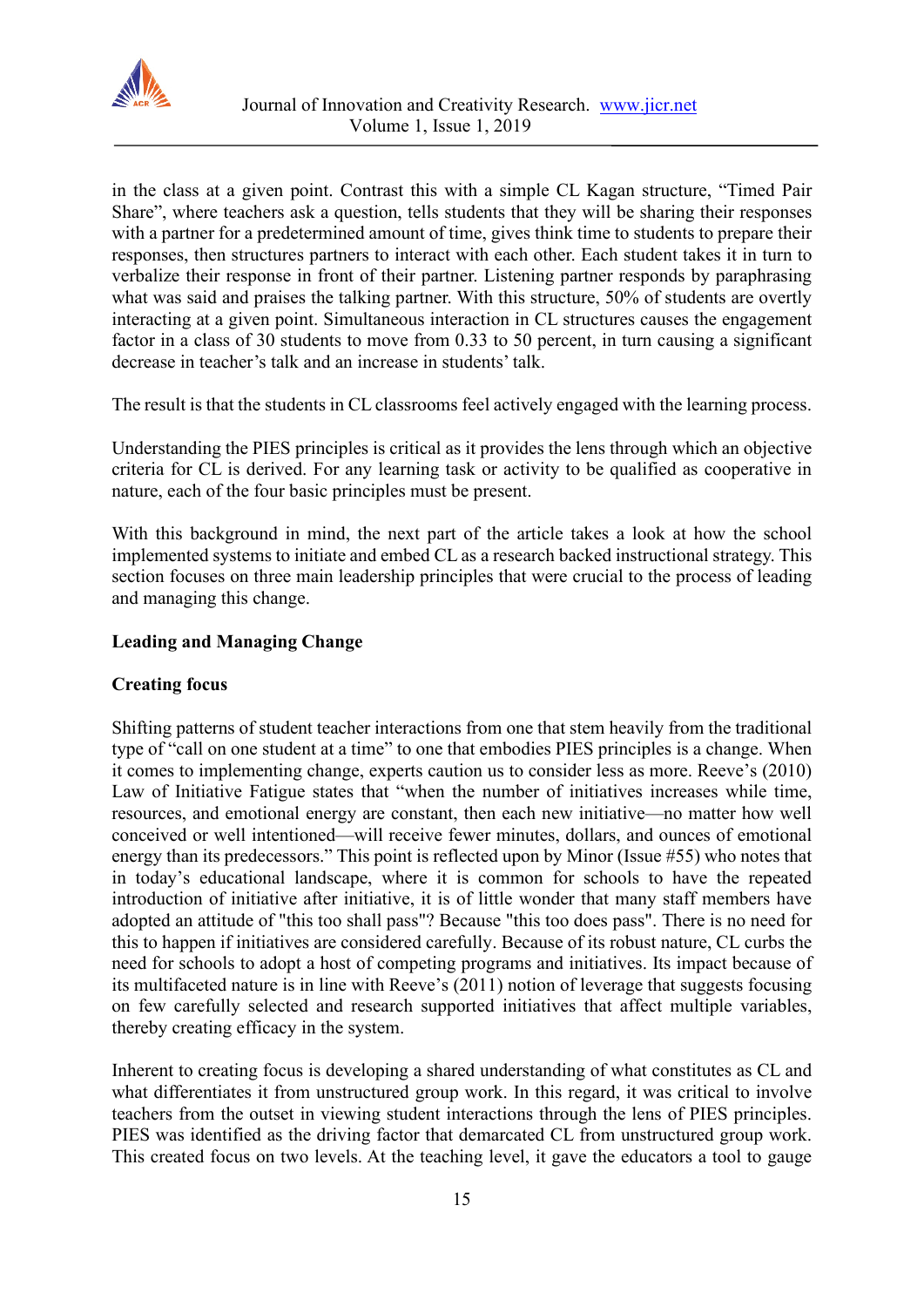

student engagement and at the leadership level, it provided a benchmark to provide objective feedback and subsequent support to teachers. Fullan's (2002, Understanding Change, para 1) view that "Having the best ideas is not enough. Leaders help others assess and find collective meaning and commitment to new ways" resonates with the ways the school created focus through creating shared understanding, not just during the initial stages of implementation but carried it throughout the process.

## **Influencing others**

The idea of influencing actions is one of particular importance as it has the potential of providing the right conditions in which change can be led and managed effectively. Fullan (2001, p126) describes "Leaning in the setting you work or learning in context is the learning with the greatest payoff because it is more specific (customized to the situation) and because it is social (involves the group)...Such learning changes the individual and the context simultaneously." One way through which Fullan's idea of learning in context was conceptualized by the current school was through flexible use of tools designed to implement CL on a school wide basis. An example of one such tool that helped gauge the levels of implementation of CL was the use of walk through observation forms specifically designed to analyze the PIES principles when monitoring student interactions. Besides providing an objective measure of student engagement levels, these walk through observation forms also served as an instrument to catalyze a reflective dialogue between the observer and the teacher observed provided they were used in a non-evaluative context. It is critical to understand the need for building relationships in order for such practices to be meaningful. James Hunter's ideology of servant leadership helps us appreciate the power of positive relationships. Hunter's (1998, p30) definition of leadership as "the skill of influencing others to willingly do what you want them to...not because you hold power over them, but because you have built a relationship with them," resonates on many levels. Best explained by Liz Wiseman (2010), this model of leadership has the potential to motivate educators to share ideas and best practices, in turn creating a 'multiplier" or amplifying effect on what cannot be achieved through a top down approach.

Another means that was beneficial in creating positive influence on others was the idea of catalyzing professional dialogue through peer observations. In the author's experience, this was possibly the most valuable means in terms of providing the fodder for positive change. When teachers open their classroom doors and invite colleagues to see learning in action, it has a powerful effect in terms of influencing instructional practice. The process of peer observation provides opportunities for colleagues to see a CL strategy in action which in turn serves to influence teachers to consider alternative contexts to enhance their own practice. This was observed first hand when a grade 5 teacher opened the classroom doors to see the strategy "Cooperative Team Projects" in action which inspired a group of grade 4 teachers to consider this strategy within their later units of instruction. This brings us back to the idea advocated by Fullan (2002) that organizations cannot truly flourish on the actions of the top leader alone. It is only when leaders are able to build relationships and bring together the expertise of people that sustainable change can take place.

#### **Establish expectations**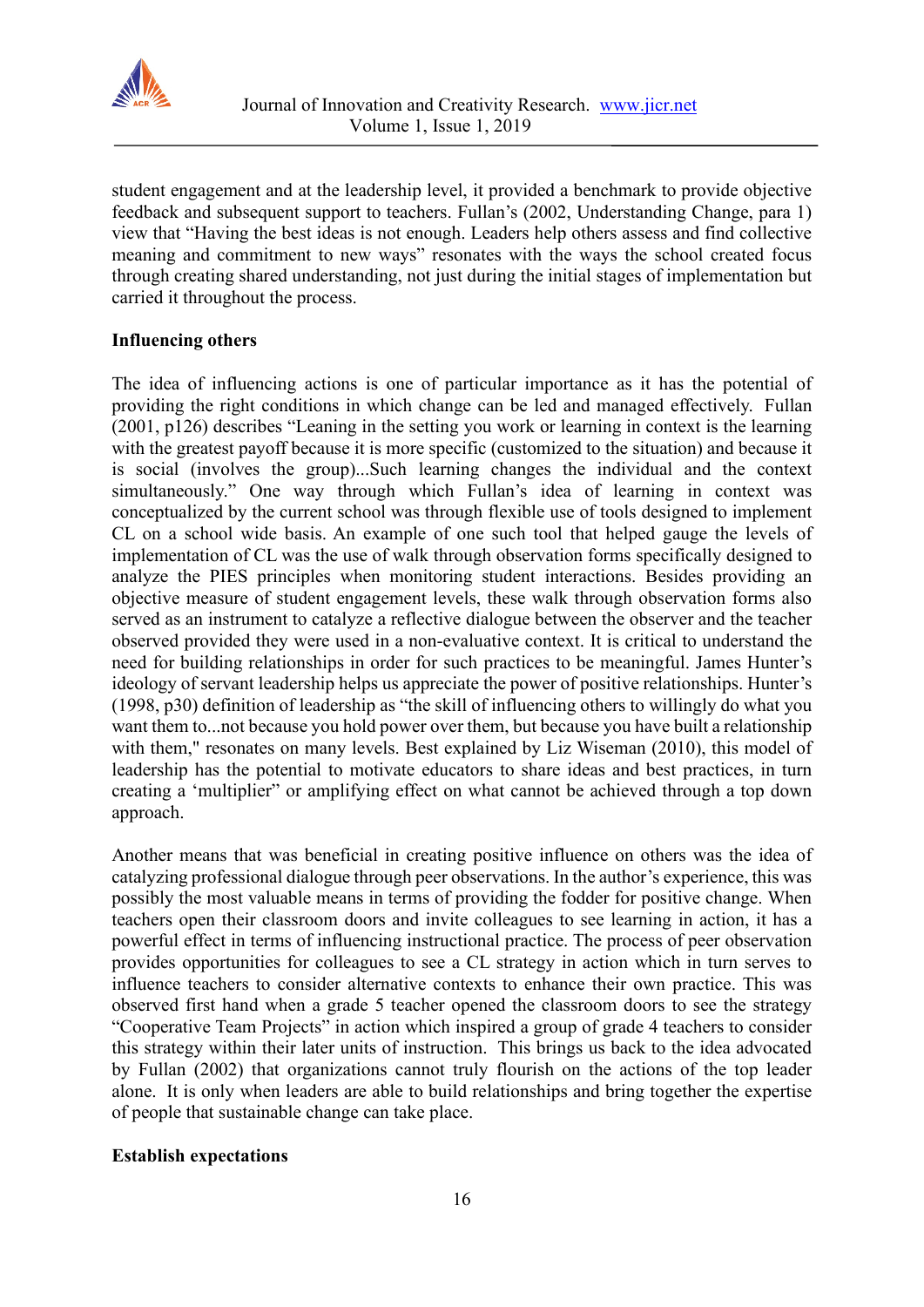

Providing quality professional development opportunities where educators experience the power of CL first hand and understand the PIES principles as the backbone of CL structures is an essential step in taking the ambiguity out of what is and is not CL. However, this is just the starting point. School wide initiatives require systems to be in place where teachers are supported inside their classrooms. Joyce and Showers (2003) advocate a strong case for coaching to be in place if theory practice gap between professional development activities and classroom practice is desired. In the focal school, Kagan coaching model has been put in place as a means to ensure classroom success with new CL strategies. The Kagan model of teaching has at its heart the need for teachers to know immediately what they are and are not doing correctly when trying a new instructional strategy. In this sense, the model can be compared to that of a sports coach where assistance is given in the moment resulting in time efficient and effective approach to improving teaching and learning (Kagan, 2006).

Besides quality professional development and coaching, adopting a model of CL during faculty meetings sends out a strong message- we practice what we preach. Today's schools require leaders to be equipped with tools that allow them to lead  $21<sup>st</sup>$  century schools. Considering parallels between a staff faculty meeting and a classroom may illustrate this point better. In both situations, there is an audience and a person leading the audience. If faculty meetings are led predominantly in a "chalk and talk" style, there is an unintentional discrepancy between what the school values and what it actually does. Kagan (2004, para 3) notes that "They both (faculty meetings and traditional classrooms) lack interaction, active participation by its members, a sense of belonging and control. They both lead predictably to disengagement, frustration, and alienation." Reeves' (2010) words, "Vision without implementation is counterproductive" are a reminder that if schools value active participation and engagement of students in their learning process and wish classrooms to be a dynamic place, then leaders must lead by example and restructuring the dynamics of faculty meetings is one way of doing so.

In addition to the above, there are other tools that are useful to establish expectations by getting educators to collaborate on exploring new instructional strategies. Structure a Month or S.A.M clubs are one such example. Essentially, S.A.M clubs are professional learning communities (PLCs) where the faculty comes together and works collaboratively to consider new ways to apply a focused CL strategy in context. Reeves (2009, p47) notes that "Every collaboration… must have defined results with specific and measurable adult actions. Just as students should be able to articulate, "If I learn this lesson well, I should be able to…" so, too, educators and administrators should be able to say, "If this meeting is successful, then we should be able to…" To this end, S.A.M meetings are structured to focus on a selected Kagan structure, experience it in action during the meeting, analyze it for PIES principles through, for example, watching classroom video clips and collaborate with colleagues to explore ideas for classroom applications across different subjects and grades with the goal of bridging the theory practice gap in classroom practice.

## **Providing support in successful implementation of CL**

It is important to realize that the positive outcomes associated with CL can only be seen with its full implementation. Too many times, schools engage in initiatives that are implemented to some degree before they are replaced by something new. In his book, Reeves (2009, p43) challenges popular leadership myths, one of which is that "Just a little bit better is good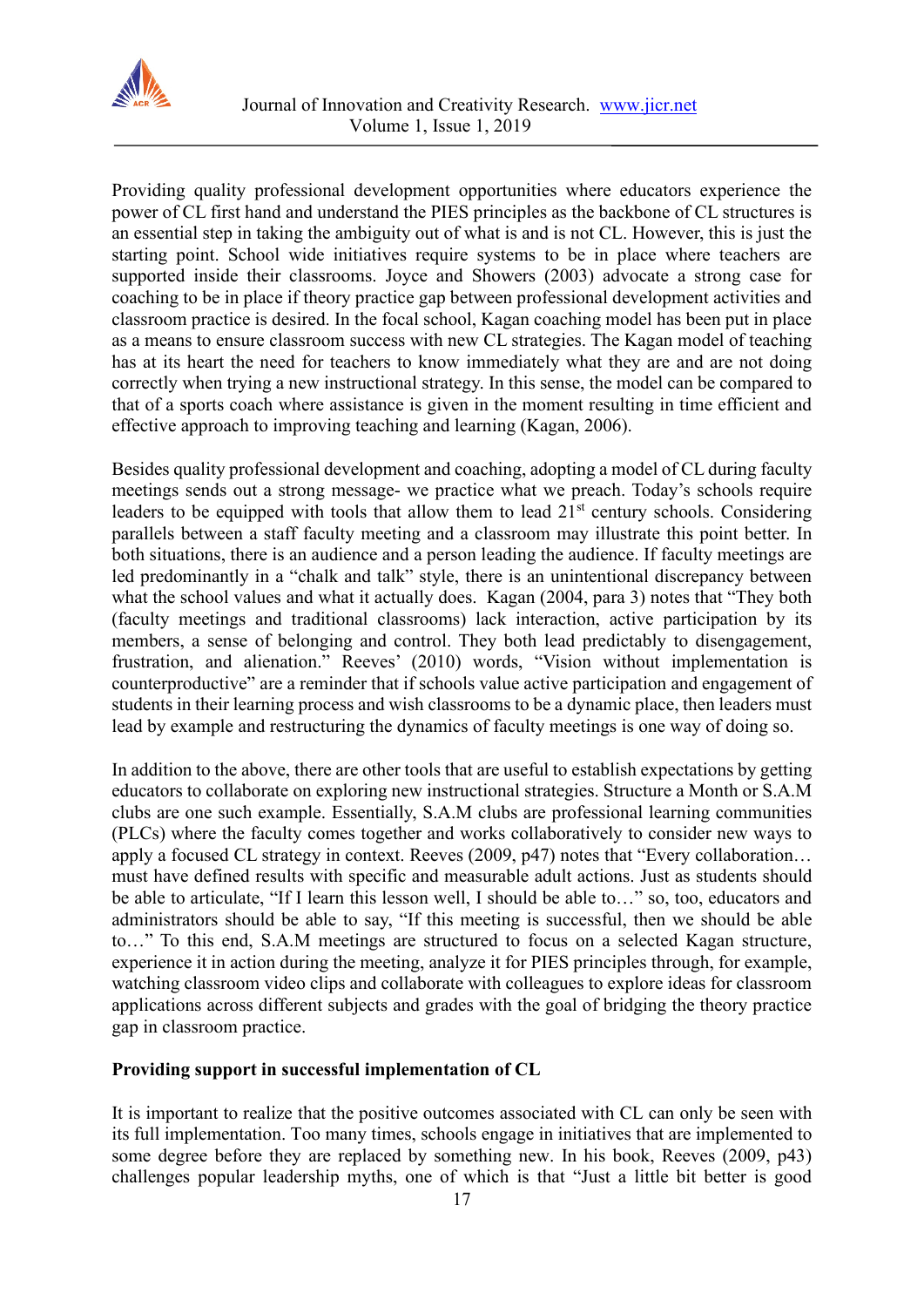

enough." Considering the context of implementing CL, it is easy to see the implications of Reeve's comment. During the initial stages of CL implementation, it is common for teachers to experiment with one or two CL structures on an occasional basis with the perception that CL model is being implemented. It is at this stage that they need to be supported though, for example, through lesson design ideas to create multi-structural lessons, peer observations, in class coaching sessions and focused team meetings to consider purposefulness of different CL structures to suit the varying functions of lessons. This type of support is geared towards raising the efforts in effective implementation of CL at classroom levels through practical, hands on tools and strategies. Research outlines that little or moderate implementation is no better than the absence of implementation. It is only with full implementation that the positive outcomes on students' achievements become a reality (Reeves, 2009).

In this vein, CL implementation rubrics are yet another tool that helps teachers gauge the levels of implementation of CL in their classrooms against its key elements. At the same time, the rubrics are a helpful tool at the leadership level to ascertain the extent to which the school is successful in implementing the initiative, the key strengths and next steps in moving forward.

#### **Way forward…**

Cooperative learning is backed up through a wide base of research that documents its positive impact on students' academic and social outcomes. The focal school I discuss herein has taken the initiative to embrace a cooperative model of teaching and learning to address engagement levels of all students while developing the 21<sup>st</sup> century skills of communication, collaboration, critical and creative thinking in all subjects at all grade levels. While there are several models of cooperative learning that exist, the school has chosen Kagan Cooperative Learning as its focus model. With easy to implement strategies that are content free and require little or no special preparation, Kagan structures allow students to interact with curriculum standards and with each other at the same time. "Kagan structures enable classroom teachers to address many dimensions of student learning with a single instructional practice." thereby reducing the burnout associated with too many parallel initiatives (Minor & Minor, p4). The understanding of PIES principles (positive interdependence, individual accountability, equal participation and simultaneous interaction) is critical in differentiating CL from unstructured group work and forms the objective lens through which learning tasks are viewed and students' engagement levels are measured.

In order for the school to be effective in its implementation of CL, systems have been put in place to lead and manage the change. Through creating focus at the start of the process, establishing expectations throughout the journey and influencing and supporting teachers in their implementation efforts, the school has been successful in moving towards the path of becoming a cooperative school. There are several tools utilized by the school to help with effective systems implementation, such as, the walkthrough observation criteria, in class coaching, peer observations, S.A.M. clubs, cooperative meetings and CL implementation rubrics. At the time that this article is written, further work needs to be done in terms of deploying these tools and processes more effectively towards full implementation. If the range of the positive outcomes associated with research on CL are to be realized, processes need to be in place that in Michael Fullan's words "can create a system where positive change is almost inevitable" (Fullan, 2002).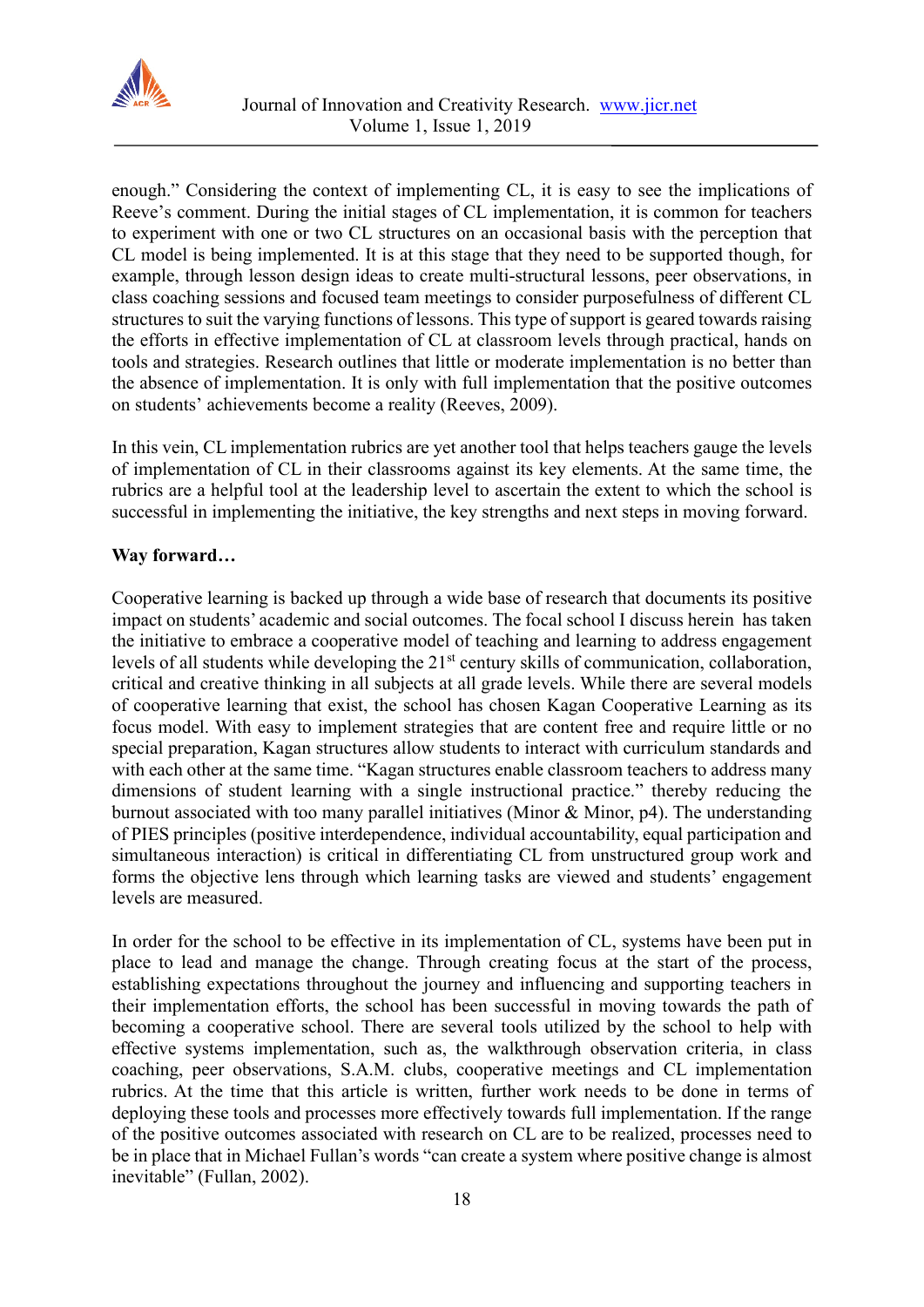

#### **References**

ADEC, (2015) New School Inspection Report, Al Yasat School Private School, 2014-2015 [Retrieved from](https://www.adec.ac.ae/en/education/keyinitiatives/Inspection%20Reports/244@1@Al%20Yasat%20Private%20School@1@2015@EN.pdf) [https://www.adec.ac.ae/en/education/keyinitiatives/Inspection%20Reports/244@1@Al%20Yasat%20Private%2](https://www.adec.ac.ae/en/education/keyinitiatives/Inspection%20Reports/244@1@Al%20Yasat%20Private%20School@1@2015@EN.pdf) [0School@1@2015@EN.pdf](https://www.adec.ac.ae/en/education/keyinitiatives/Inspection%20Reports/244@1@Al%20Yasat%20Private%20School@1@2015@EN.pdf)

Aronson, E. (1978). The Jigsaw Classroom. Beverly Hills, CA: Sage Publications

Cohen, E. & R. Lotan (1997). (eds). Working for Equity in Heterogeneous Classrooms: Sociological Theory in action. New York, NY: Teachers College Press

Johnson, D. W. & Johnson, R. T. (2014) Cooperative Learning in 21st Century, Annals of Psychology, 30 (3)

Fullan, M. (2001) Leading in a Culture of Change, n.p.: ERIC, EBSCOhost, viewed 5 June 2017

Fullan, M. (2002). The Change Leader: Beyond Instructional Leadership. Educational Leadership 59 (8) Pages 16-21. Available on: [http://www.ascd.org/publications/educational-leadership/may02/vol59/num08/The-Change-](http://www.ascd.org/publications/educational-leadership/may02/vol59/num08/The-Change-Leader.aspx)[Leader.aspx](http://www.ascd.org/publications/educational-leadership/may02/vol59/num08/The-Change-Leader.aspx)

Gillies, R. M. (2016). Cooperative Learning: Review of Research and Practice. Australian Journal of Teacher Education, 41(3)

Hunter, J. (1998). The Servant: A Simple Story about the True Essence of Leadership, Prima Publishing

Johnson, D. & R. Johnson (1999). Learning Together and Alone (5th ed.). Edina, MN: Interaction Book Company

Joyce B. and Showers B. (2003). Student Achievement through Staff Development in: Joyce B. and Showers B. 2002, Designing Training and Peer Coaching: Our needs for learning, VA, USA, ASCD

Kagan, S. & Kagan, M. (2009). Kagan Cooperative Learning. San Clemente, CA: Kagan Publishing. **[www.KaganOnline.com.](http://www.kaganonline.com/)**

Kagan, S. (1985). "Co-op Co-op: A Flexible Cooperative Learning Technique" In Slavin, R., S. Sharan, S. Kagan, R. Hertz-Lazarowitz, C. Webb & R. Schmuck (eds.) Learning to Cooperate, Cooperating to Learn, New York, NY: Plenum